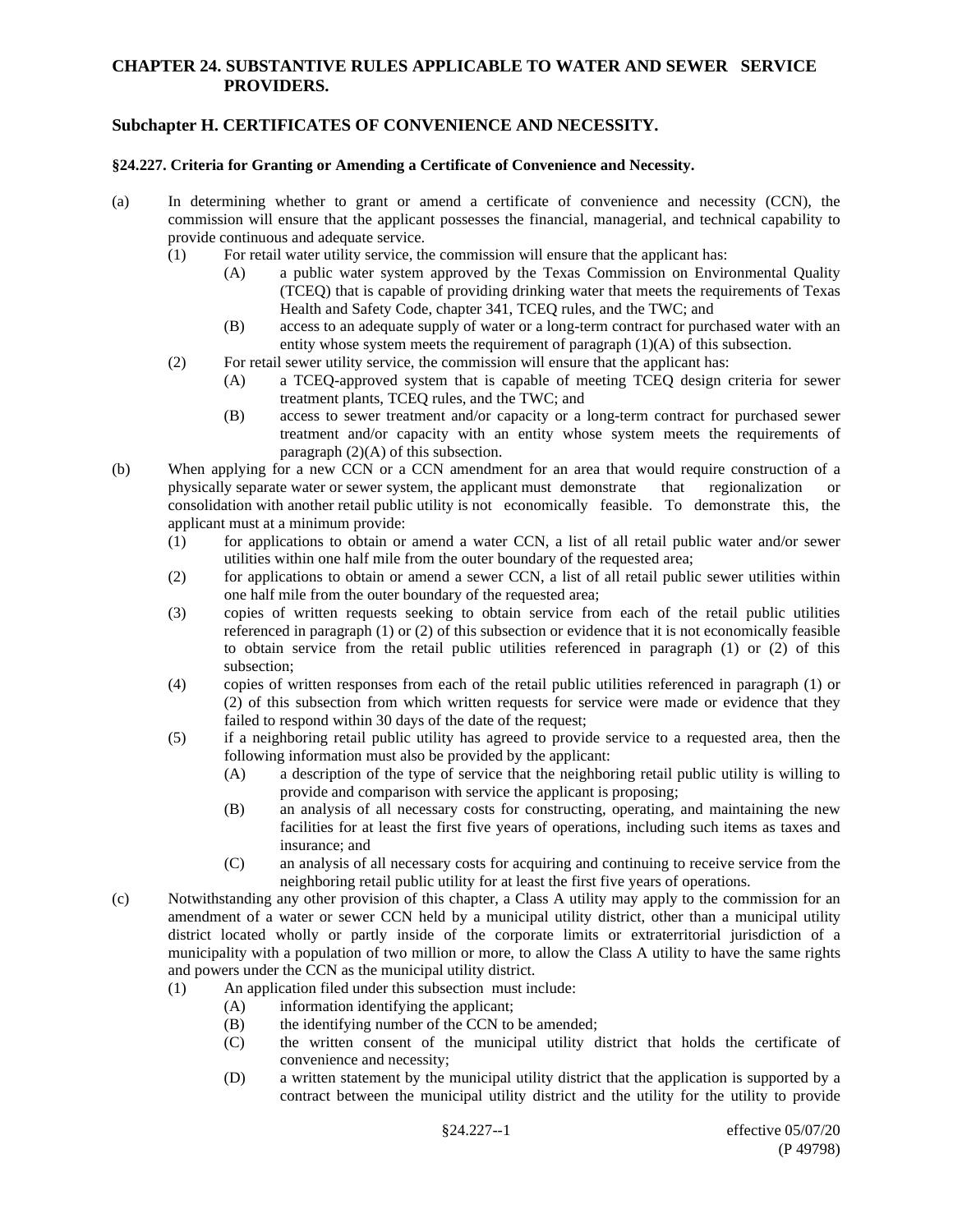# **Subchapter H. CERTIFICATES OF CONVENIENCE AND NECESSITY.**

services inside the certificated area and inside the boundaries of the municipal utility district; and

- (E) a description of the proposed service area by:
	- (i) a metes and bounds survey certified by a licensed state land surveyor or a registered professional land surveyor;
	- (ii) the Texas State Plane Coordinate System;<br>(iii) verifiable landmarks, including roads, cree
	- verifiable landmarks, including roads, creeks, or railroad lines; or
	- (iv) if a recorded plat of the area exists, lot and block number.
- (2) No later than the  $60<sup>th</sup>$  day after the Class A utility files the application, the commission will review an application filed under this subsection and determine whether the application is sufficient.
- (3) Once the application is found sufficient, the commission will:
	- (A) find that the amendment of the certificate is necessary for the service, accommodation, convenience, or safety of the public; and
	- (B) grant the application and amend the certificate.
- (4) Chapter 2001 of the Texas Government Code does not apply to a petition filed under this subsection. The applicant, municipal utility district, or commission staff may file a motion for rehearing of the commission's decision on the same timeline that applies to other final orders of the commission. The commission's order ruling on the application may not be appealed.
- (5) The commission may approve an application filed under this subsection that requests to amend a CCN with area that is in the extraterritorial jurisdiction of a municipality without the consent of the municipality.

(6) TWC  $$13.241$ (d) and  $$13.245$  and subsections (e), (f), and (g) of this section do not apply to an application filed under this subsection.

- (d) The commission may approve applications and grant or amend a CCN only after finding that granting or amending the CCN is necessary for the service, accommodation, convenience, or safety of the public. The commission may grant or amend the CCN as applied for, or refuse to grant it, or grant it for the construction of only a portion of the contemplated facilities or extension thereof, or for only the partial exercise of the right or privilege and may impose special conditions necessary to ensure that continuous and adequate service is provided.
- (e) In considering whether to grant or amend a CCN, the commission will also consider:
	- (1) the adequacy of service currently provided to the requested area;
	- (2) the need for additional service in the requested area, including, but not limited to:
		- (A) whether any landowners, prospective landowners, tenants, or residents have requested service;
		- (B) economic needs;
		- (C) environmental needs;
		- (D) written application or requests for service; or
		- (E) reports or market studies demonstrating existing or anticipated growth in the area;
	- (3) the effect of granting or amending a CCN on the CCN recipient, on any landowner in the requested area, and on any retail public utility that provides the same service and that is already serving any area within two miles of the boundary of the requested area. These effects include but are not limited to regionalization, compliance, and economic effects;
	- (4) the ability of the applicant to provide adequate service, including meeting the standards of the TCEQ and the commission, taking into consideration the current and projected density and land use of the requested area;
	- (5) the feasibility of obtaining service from an adjacent retail public utility;
	- (6) the financial ability of the applicant to pay for the facilities necessary to provide continuous and adequate service and the financial stability of the applicant, including, if applicable, the adequacy of the applicant's debt-equity ratio;
	- (7) environmental integrity;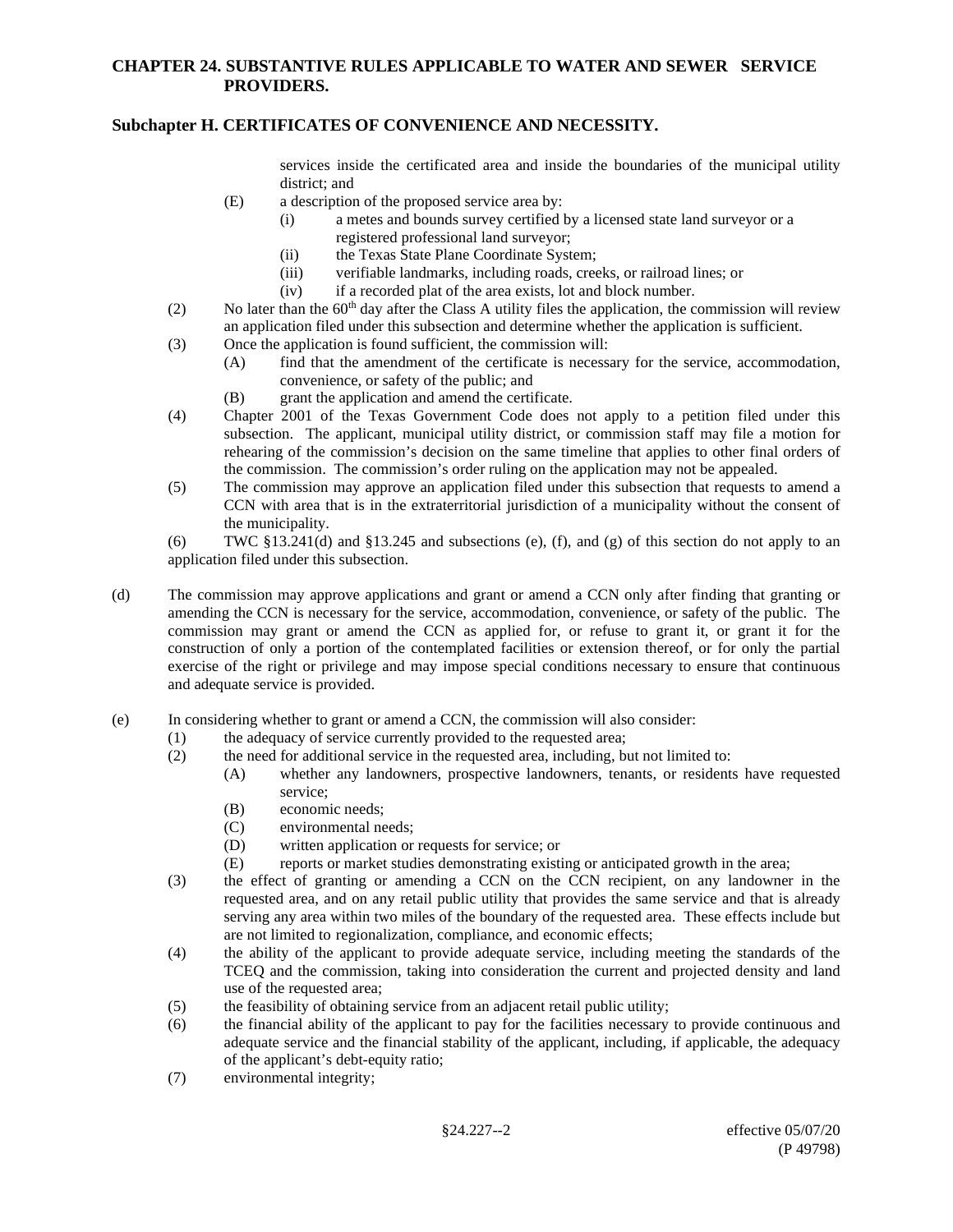# **Subchapter H. CERTIFICATES OF CONVENIENCE AND NECESSITY.**

- (8) the probable improvement in service or lowering of cost to consumers in that area resulting from the granting of the new CCN or a CCN amendment; and
- (9) the effect on the land to be included in the requested area.
- (f) The commission may require an applicant seeking to obtain a new CCN or a CCN amendment to provide a bond or other form of financial assurance to ensure that continuous and adequate retail water or sewer utility service is provided. The commission will set the amount of financial assurance. The form of the financial assurance will be as specified in §24.11 of this title (relating to Financial Assurance). The obligation to obtain financial assurance under this chapter does not relieve an applicant from any requirements to obtain financial assurance in satisfaction of another state agency's rules.
- (g) Where applicable, in addition to the other factors in this chapter the commission will consider the efforts of the applicant to extend retail utility service to any economically distressed areas located within the applicant's certificated service area. For purposes of this subsection, "economically distressed area" has the meaning assigned in TWC §15.001.
- (h) For two or more retail public utilities that apply for a CCN to provide retail water utility service to an unserved area located in an economically distressed area as defined in TWC §15.001, the commission will conduct an assessment of the applicants to determine which applicant is more capable financially, managerially and technically of providing continuous and adequate service. The assessment will be conducted after the preliminary hearing and only if the parties cannot agree among themselves regarding who will provide service. The assessment will be conducted considering the following information:
	- (1) all criteria from subsections (a)-(g) of this section;
	- (2) source-water adequacy;
	- (3) infrastructure adequacy;
	- (4) technical knowledge of the applicant;
	- (5) ownership accountability;
	- (6) staffing and organization;
	- (7) revenue sufficiency;
	- (8) creditworthiness;
	- (9) fiscal management and controls;
	- (10) compliance history; and
	- (11) planning reports or studies by the applicant to serve the proposed area.
- (i) Except as provided by subsection (j) of this section, a landowner who owns a tract of land that is at least 25 acres and that is wholly or partially located within the requested area may elect to exclude some or all of the landowner's property from the requested area by providing written notice to the commission before the 30th day after the date the landowner receives notice of an application for a CCN or for a CCN amendment. The landowner's election is effective without a further hearing or other process by the commission. If a landowner makes an election under this subsection, the requested area must be modified to remove the electing landowner's property. An applicant that has land removed from its requested area because of a landowner's election under this subsection may not be required to provide retail water or sewer utility service to the removed land for any reason, including a violation of law or commission rules.
	- (1) The landowner's request to opt out of the requested area must be filed with the commission and must include the following information:
		- (A) the commission docket number and CCN number if applicable;
		- (B) the total acreage of the tract of land subject to the landowner's opt-out request; and
		- (C) a metes and bounds survey for the tract of land subject to the landowner's opt-out request, that is sealed or embossed by either a licensed state land surveyor or registered professional land surveyor
	- (2) The applicant must file the following mapping information to address each landowner's opt-out request: